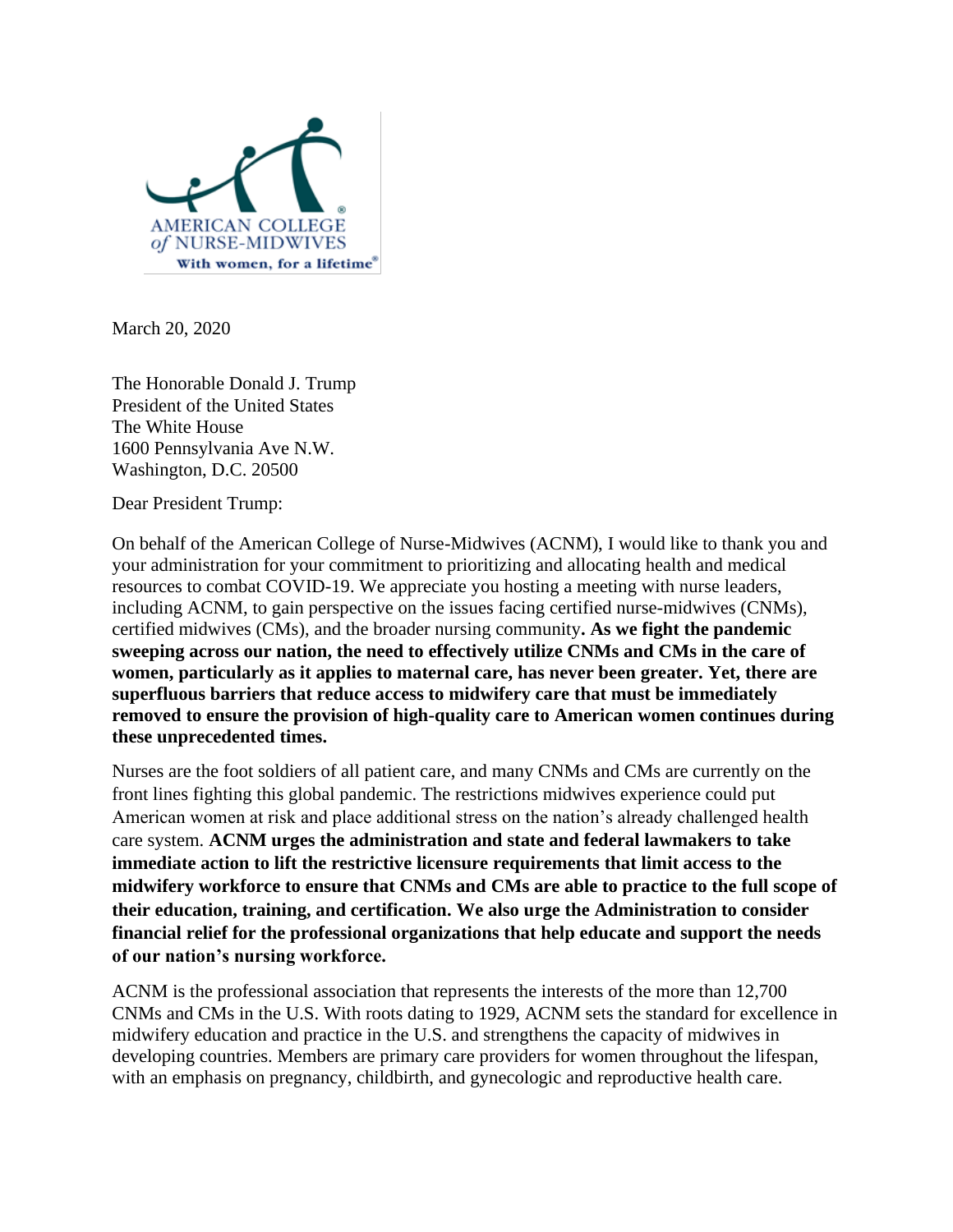**March 20, 2020 Page 2**

CNMs are licensed, independent health care providers with prescriptive authority in all 50 states, Washington, D.C., American Samoa, Guam, Puerto Rico and the USVI. CNMs are defined as primary care providers under federal law and are reimbursed under Medicare and Medicaid; a majority of the states also mandate that private insurance reimburse for CNM services.

CMs are also licensed, independent health care providers who have completed the same midwifery education as CNMs. CMs are authorized to practice in Delaware, Hawaii, Maine, New Jersey, New York, and Rhode Island. CMs have prescriptive authority in New York and Rhode Island.

Advanced midwifery education is fundamental the delivery of evidence-based, high-quality midwifery care. The financial impact COVID-19 has placed on ACNM's ability to hold national education meetings is grave. Financial federal assistance to recover from the significant loss of income would enable ACNM to continue to support the education requirements of more than 12,700 CMNs and CMs needed to care for America's women and their families.

## **CNM/CM Scope of Practice**

CNMs and CMs are highly trained advanced practice medical professionals whose skills make them experts in caring for women throughout the lifespan. While midwives are well-known for pregnancy and birth, midwifery as practiced by CNMs and CMs, encompasses a full range of primary health care services for women from adolescence beyond menopause. These services include the independent provision of primary care, gynecologic and family planning services, preconception care, care during pregnancy, childbirth and the postpartum period, care of the normal newborn during the first 28 days of life, and treatment of male partners for sexually transmitted infections.

Midwives provide initial and ongoing comprehensive assessment, diagnosis and treatment. They conduct physical examinations; prescribe medications including controlled substances and contraceptive methods; admit, manage and discharge patients; order and interpret laboratory and diagnostic tests and order the use of medical devices. Midwifery care also includes health promotion, disease prevention, and individualized wellness education and counseling. These services are provided in partnership with women and families in diverse settings such as ambulatory care clinics, private offices, community and public health systems, homes, hospitals and birth centers.<sup>1</sup>

Increasing utilization of full-scope midwifery-led care is a key to improving maternal health care quality, affordability, and the patient experience. CNMs and CMs are a valuable resource that if fully utilized can create more care options for patients and can address provider shortages and surge capacity in the primary care workforce during this trying time.

## **Barriers to Enabling CNM/CMs to Care for Patients During COVID-19 Pandemic**

Maternity care in the United States is already in a state of crisis with higher estimated rates of maternal mortality, severe maternal morbidity, preterm birth, infant mortality, and low birth

<sup>&</sup>lt;sup>1</sup>https://www.midwife.org/ACNM/files/ACNMLibraryData/UPLOADFILENAME/00000000266/Definition%20of%20Midwifery%20and%20S [cope%20of%20Practice%20of%20CNMs%20and%20CMs%20Feb%202012.pdf](https://www.midwife.org/ACNM/files/ACNMLibraryData/UPLOADFILENAME/000000000266/Definition%20of%20Midwifery%20and%20Scope%20of%20Practice%20of%20CNMs%20and%20CMs%20Feb%202012.pdf)